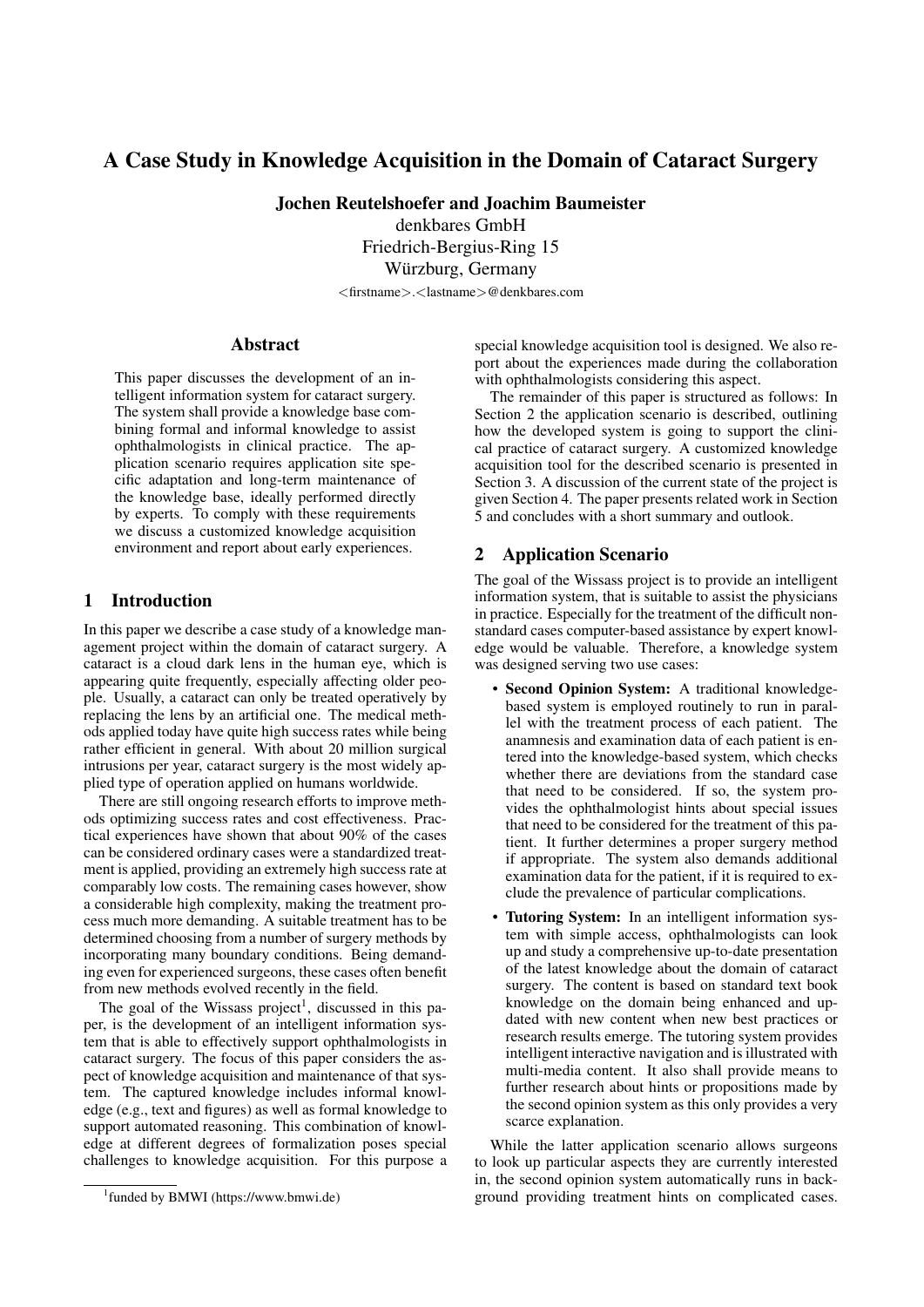These two major use cases require the combination of formal knowledge, i.e., to generate treatment recommendations, and informal knowledge, such as illustrative contents including text and figures. For the representation of the formal knowledge the concepts of the domain are modeled by an ontology, which is extended by simple derivation rules for the treatment recommendations. Beside a hierarchical organization of the ontology concepts, numerous cross connections between associated concepts are established using a small set of predefined relation types with specific semantics. In that way, a semantic network is established that allows to enable semantic navigation within the tutoring system. Further, these cross connections between concepts can be used to create rules for the second opinion system. Concepts that correspond to values of an anamnestic patient data set (e.g., *eye pressure increased*) can be connected to target concepts using special relations. In surgical practice, if a patient data set matches these source concepts and treatment hint proposing the target concept is generated according to the used relation.

For each concept illustrative content is included describing the role of the concept in the domain. Additional narrative content in text book style is included, being interlinked with relevant domain concepts.

The body of knowledge developed within the scope of this project however is only forming a basic seed of knowledge. At any application site, such as hospitals or doctor's practices, the knowledge base needs to be adapted to the local conditions and requirements. This includes modifications with respect to the available examination equipment and surgery methods as well as the predominant category of patients. Therefore, the ability for performing changes in a simple way at reasonable costs is an important selling factor for the overall product. Consequently, one major challenge of the project is to provide a knowledge acquisition concept that allows for easy adaptation and maintenance of the knowledge. The goal is to enable the clinic personnel to perform minor adaptations of the knowledge on their own. For more complex modifications, easy remote collaboration on the content between a knowledge engineer and local experts should be supported. Hence, beside the formation of a knowledge seed also the design and development of a knowledge acquisition tool, that is fulfilling these requirements, is an important goal of the Wissass project.

## 3 A Custom Knowledge Acquisition Tool

The developed knowledge acquisition tool is based upon the wiki system KnowWE [1]. For the project specific customization of the tool the meta-engineering approach for document-centered knowledge acquisition has been employed [2]. It allows for smooth and ongoing adaptation of the tool towards the requirements of the project settings. The tool modifications were designed in close cooperation with the medical expert in joint sessions of discussion and assessment. Beside special markup languages for the knowledge formalization, this includes components for navigation, search, visualization, and authoring support.

In document-centered knowledge acquisition the presentation of the knowledge within the tool very much relies on the structure of the documents. While technically not being a characteristic of the tool, we also consider the establishment of a suitable and understandable document structure as part of the meta-engineering process. In the following we describe the knowledge acquisition tool resulting from that customization process.

Figure 1 shows the developed wiki-based knowledge acquisition tool presenting a document describing the domain concept *Augenuntersuchung Befund* (eye examination results) in a particular structure. The structure, which any domain concept of the ontology is/should be described in, is a follows:

- 1. A custom concept definition markup defines a new concept of the ontology . (A)
- 2. The label of the concept is defined using the custom markup for concept labels. *(optional)* (B)
- 3. A list of the sub-concepts of the local concept defines the hierarchical structure of the ontology. Introduced by 'Unterkonzepte:', the comma-separated list markup specifies which concepts are sub-concepts of the local concept of this document. *(optional)* (C)
- 4. Then, further relations of the local concept within the semantic network can be defined. Therefore, the comma-separated list-based markup with the respective keyword are used. *(optional)* (D)
- 5. Concluding, the informal description of the concept is defined using normal wiki syntax. (E)

The structure defined above only defines a convention recommended to authors not being enforced by the system.

Navigation & Search Underneath the rendering of the document content, a graph visualization is shown (F). It presents a view on an excerpt of the semantic network displaying the concept described on this document and its neighbors, including relations that are defined in other documents (e.g., association from *Anamnese Patientensituation*). In that way, the user at one glance can get an overview of the concept and its role within the semantic network, also providing instant feedback after editing the document content. Any node can be used to open the corresponding document by click. At the bottom of the left panel the history of recently visited pages is shown (G). The search slot, also located in the left panel (I), provides access to a search mechanism, combining semantic search and full-text search.

Authoring Assistance Figure 2 shows the source text of the document, which is managed by the document-centered knowledge acquisition environment. It can be edited in different ways. Any parts of the contents can freely be edited, using (extended) wiki syntax.

The user can edit the document content in source mode, as shown in Figure 2, or in a section-editing mode which allows to edit any paragraph within the document view as shown in Figure 1.

In the left panel of Figure 1 a hierarchical collection of concepts is shown (H). It resembles a selection of the domain concepts from the ontology that recently were within the focus of the user, i.e, that have been used for editing or appeared on the visited documents. For the editing of the formalized parts of the content, i.e., the comma-separated lists of sub-concepts or other kinds of relations, the system enables drag-and-drop editing. Any concept within the left panel can be dragged onto a list of the document content and will be appended to it in the source text of the document. When a desired concept is currently not present in the left panel, it can be looked up using the search slot above it. The auto-completion functionality allows to select the concept and adds it to the collection of concepts. In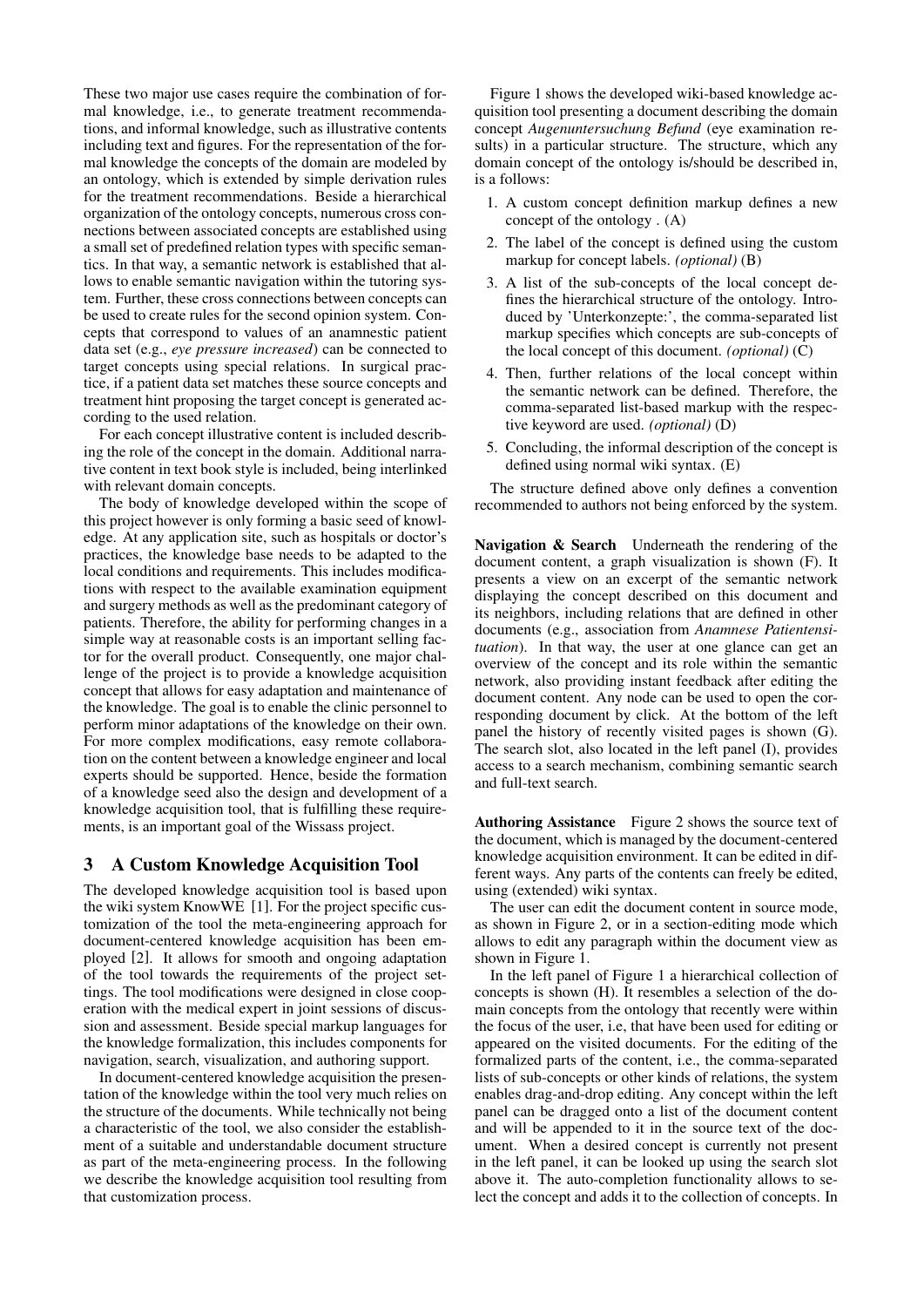

Willkommen, knowweadmin! (nicht angemeldet) Anmeldung Meine Einstellungen

# **Untersuchung**



Figure 1: The document describing the concept *Augenuntersuchung Befund* (in German language).

that way, the entire semantic network can easily be edited mostly by using drag-and-drop editing, while the freedom and simplicity of document editing is retained.

# 4 Discussion

In the current phase of the project the initial body of knowledge to a large extent is captured within the system. Currently, there are more than 320 concepts of the domain contained in the ontology, each being described by a document as discussed in Section 3. There is also a text book chapter about cataract surgery included, where each section is annotated with the relevant domain concepts from the ontology. Further, there are about 200 cross connections defined between concepts. A subset of these relations are used to generate simple rules for treatment recommendations. More complex kinds of rules can be inserted by the use of textual rule syntax [1], which is hardly required by now.

The designed knowledge acquisition tool allows for simple maintenance of the knowledge by a uniform interaction paradigm. This allows to perform minor modifications of the knowledge in a consistent way. The expert supporting the Wissass project is capable to perform most knowledge base editing operations on his own. This includes editing of illustrative knowledge, creation of new concepts, editing of the hierarchy and establishing cross connections between concepts. Currently, we do not have any experiences about knowledge maintenance by independent experts yet. However, we expect the document-centered approach makes it easy for specialists to get involved with the knowledge acquisition activities. The editing of informal content only requires editing of normal wiki content. Further, editing of coma-separated lists supported by drag-and-drop appears to be a simple way to maintain the semantic network. Additionally, the use of a centralized document authoring environment allows for easy (remote) collaboration between experts and knowledge engineers.

For guaranteeing the consistency of the ontology during the development process, automated tests are integrated into the system being executed after editing op-